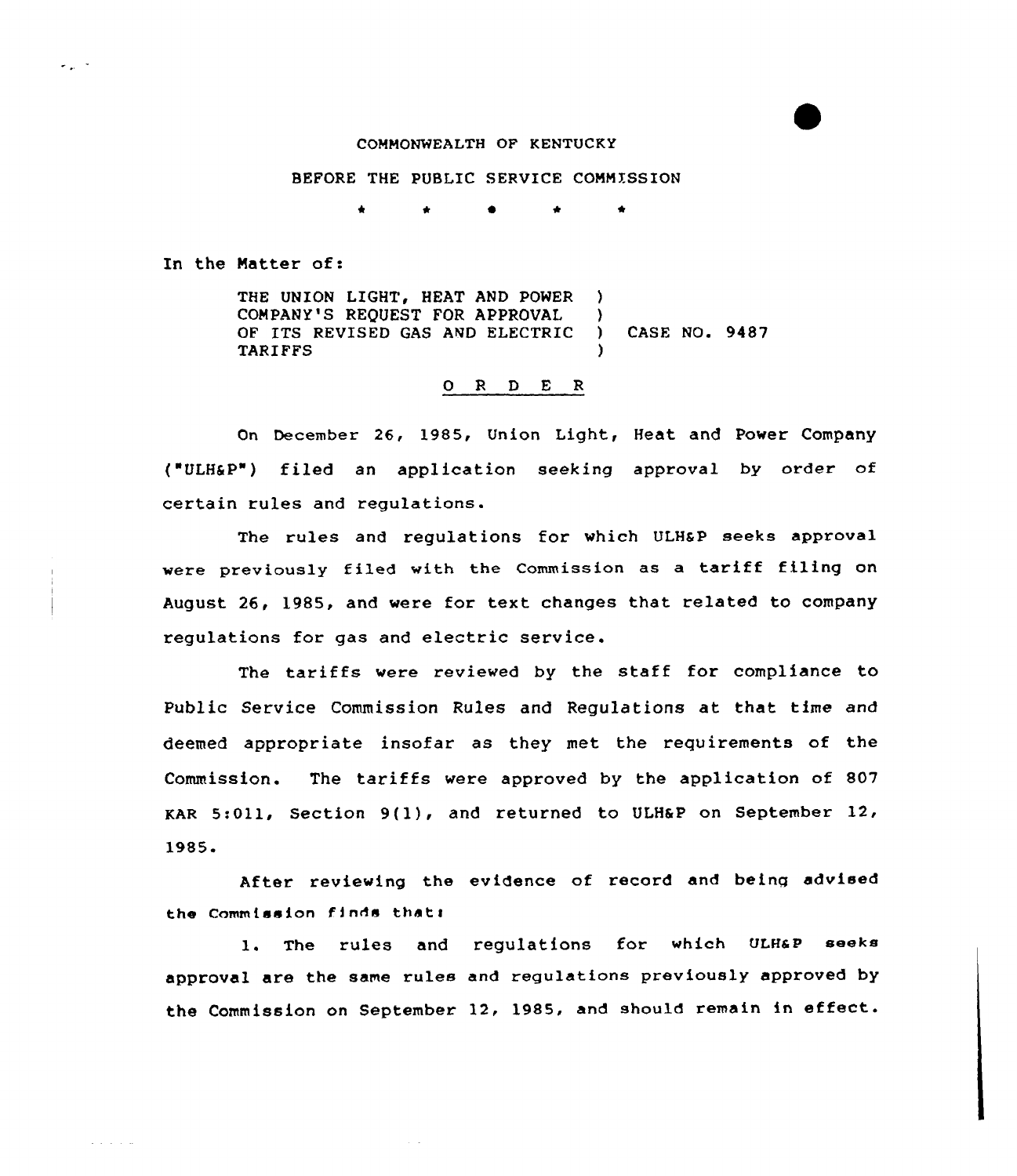2. Since the record in this case is complete and no intervention has been made, a hearing is not necessary.

3. The pages for which ULHaP seeks approval are as follows:

Gas Service Regulations

P.S.C. Ky. No. <sup>2</sup>

 $\mathcal{L}_{\mathcal{L}}$  .

Fourth Third Third Fourth Revised Sheet No. 3-8 Seventh Revised Sheet No. 3-C Third Second Revised Sheet No. 3-E<br>First Revised Sheet No. 3-F<br>First Revised Sheet No. 3-G<br>First Revised Sheet No. 3-H<br>First Revised Sheet No. 3-I Revised Sheet No. 3 Revised Sheet No. 3-A, p.l Revised Sheet No. 3-A, p.2 Revised Sheet No. 3-D Revised Sheet No. 3-F Revised Sheet No. 3-G Revised Sheet No. 3-H<br>Revised Sheet No. 3-I Revised Sheet No.

Electric Service Regulations

P.S.C. Ky No. <sup>4</sup>

First Revised Sheet No. 20, p.l First Revised Sheet No. 20, p.2<br>First Revised Sheet No. 21, p.1 First Revised<br>First Revised<br>First Revised<br>First Revised<br>First Revised<br>First Revised<br>First Revised Sheet No. 20, p.2 Sheet No. 21, p.2 Sheet No. 22 Sheet No. 23 Sheet No. 24 sheet No. 25, p.1 Sheet Sheet Sheet No. 27 No i Noi 25, p.2 26

Orders

IT IS THEREFORE ORDERED that:

1. The rules and regulations as set out in finding <sup>3</sup> above are the same as those approved by the Commission on September 1, 1985, and shall remain in effect for service rendered effective on and after the date of this Order.